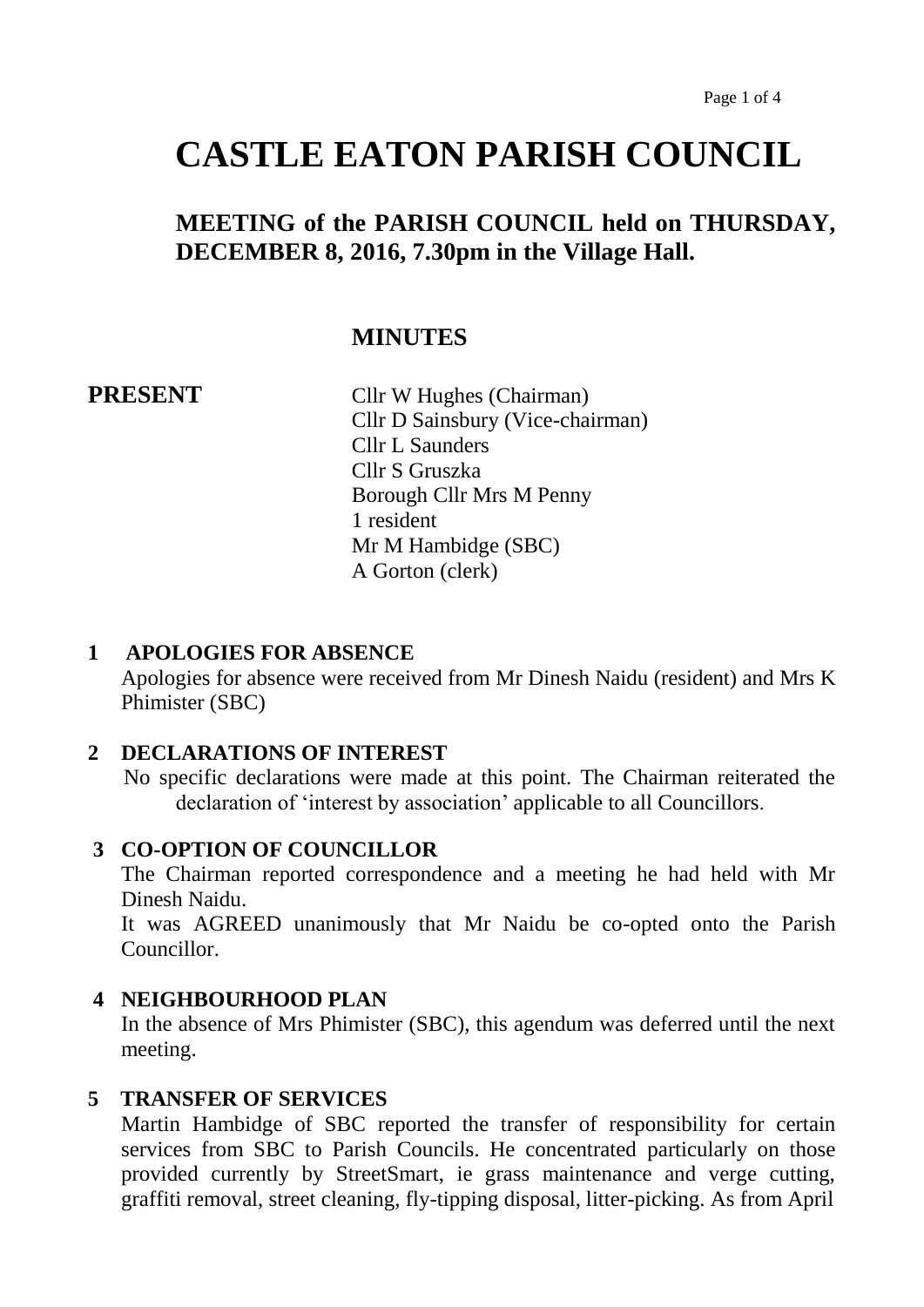1, 2017, SBC will no longer provide them but anticipates that Parish Councils will adopt responsibility. Mr Hambidge gave details of funds which would be transferred to the Parish Council to meet the extra costs of providing these services (*vide* Addendum 1). Other services currently provided by Highways or other Departments were not included in these funds.

The Chairman reported that grounds maintenance would be undertaken by the Parish Council, and Mr Hambidge confirmed that SBC would continue to meet its statutory responsibility for cutting a metre-wide highway verge under the Rural Verges Contract, and that there were no plans to alter the large road sweeper programme.

Discussion followed on 2 aspects, viz the specific areas of grass to be maintained by the Parish Council, and (2) disposal of fly-tipping detritus.

It was AGREED that the Parish Council will not be able to accept responsibility for removal of fly-tipped materials/waste, and the clerk was instructed to inform SBC of this.

# **6 MINUTES OF THE MEETING OF OCTOBER 20, 2016**

The Minutes, previously circulated, were ACCEPTED as a fair and accurate record, and signed by the Chairman and clerk.

# **7 MATTERS ARISING FROM THE MINUTES**

- 7.1 The clerk reported that no response had been received from Wiltshire Council in reply to his emailed correspondence
- 7.2 Cllr Gruszka reported discussions he had had about provision of broadband in the village (vide Addendum 2)
- 7.3 The Chairman reported the destruction of the Village Website to which the Parish Council web provision is allied. To meet its statutory responsibilities under 'transparency' regulations, the Parish Council must publish certain information on a publicly-available website, and the Chairman suggested that it may be necessary to employ a website specialist to build one for the Parish Council. He proposed that payment for this could be met from the Community Benefit Fund.

It was AGREED that this should be explored further.

The clerk was instructed to inform SBC (Law & Democratic Services) of this.

# **8 COMMUNITY BENEFIT FUND**

The Public Address system had been purchased, and used, but the invoice for payment had not yet been received.

# **9 PLANNING MATTERS**

The Chairman reported receipt of two planning applications, for both of which comments had been forwarded to SBC, viz

1 S/16/1606 Castle Eaton Farm – prior approval application for

installation of solar panels to farm building roofs;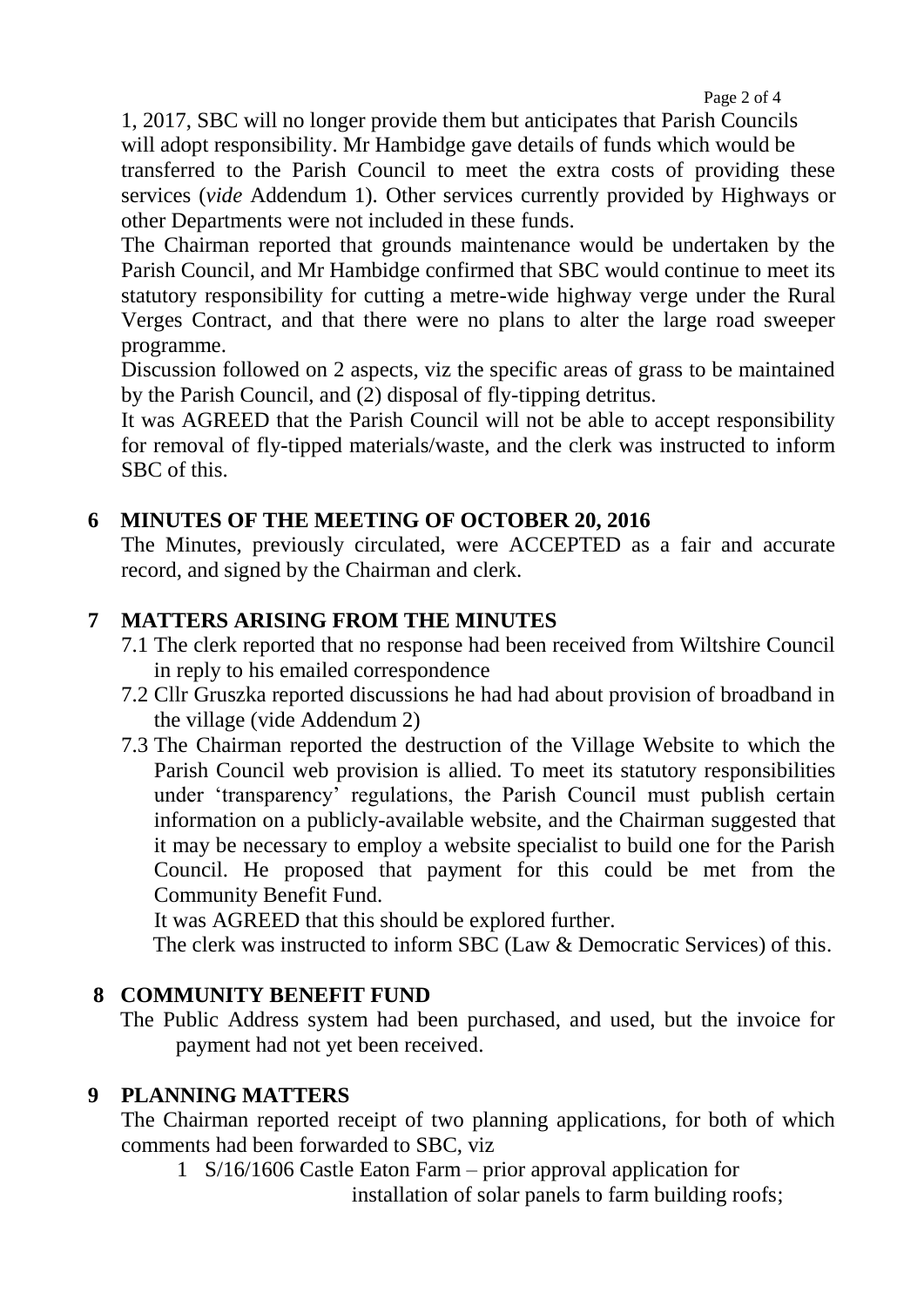#### 2 S/HOU/16/1944RM The Cottage, The Street.

### **10 FINANCE**

- 10.1Following resignation of Mr Barry James, it was necessary for another Councillor to become a signatory for cheques. It was proposed by Cllr Sainsbury and seconded by Cllr Saunders that Cllr S Gruszka become a signatory. This was AGREED.
- 10.2As every Councillor had a declarable pecuniary interest when discussing the budget and setting a precept, each Councillor signed the Dispensation Form.
- 10.3 The Chairman presented a draft budget for the financial year 2017-2018. This was discussed in the context of taking responsibility for providing services until now undertaken by SBC. The draft was amended accordingly. It was proposed by Cllr Sainsbury and seconded by Cllr Saunders that the revised budget be adopted. (*vide* Addendum 3) This was AGREED unanimously.
- 10.4It was AGREED that a precept be made on SBC in the sum of £4,959. The appropriate form was signed by the Chairman and two Councillors (*vide* Addendum 4).

10.5 Bank balance

| Bank account balance (01529286) as at 1.12.2016 stands at |  |        |         | £55,431.16 |
|-----------------------------------------------------------|--|--------|---------|------------|
| Cheques for signature                                     |  |        |         |            |
| Grant Thornton (external audit)                           |  |        | £480.00 |            |
| A Gorton salary                                           |  | 342.05 |         |            |
| expenses                                                  |  | 36.89  | 378.94  |            |
| Post Office Ltd (PAYE to HMRC)                            |  |        | 70.45   |            |
| Total cheques                                             |  |        | 929.29  |            |
| Bank account balance after payment of cheques             |  |        |         |            |

(Deposit account balance  $=$  £500 Defibrillator 'account' =  $£615$ Community Benefit Fund 'account' = £52,239.21

#### **11 CORRESPONDENCE FOR COMMENT**

SBC Codes and Protocols

 **GENERAL CORRESPONDENCE**

Public Sector Executive – weekly What's New in Local Government – weekly Local Government News – weekly Clerks and Councils Direct – monthly What's On In Cricklade – November 2016 SBC Members' Bulletin – weekly WALC Newsletter – November 2016 Swindon Clinical Commissioning Group – Patients and Public Newsletter